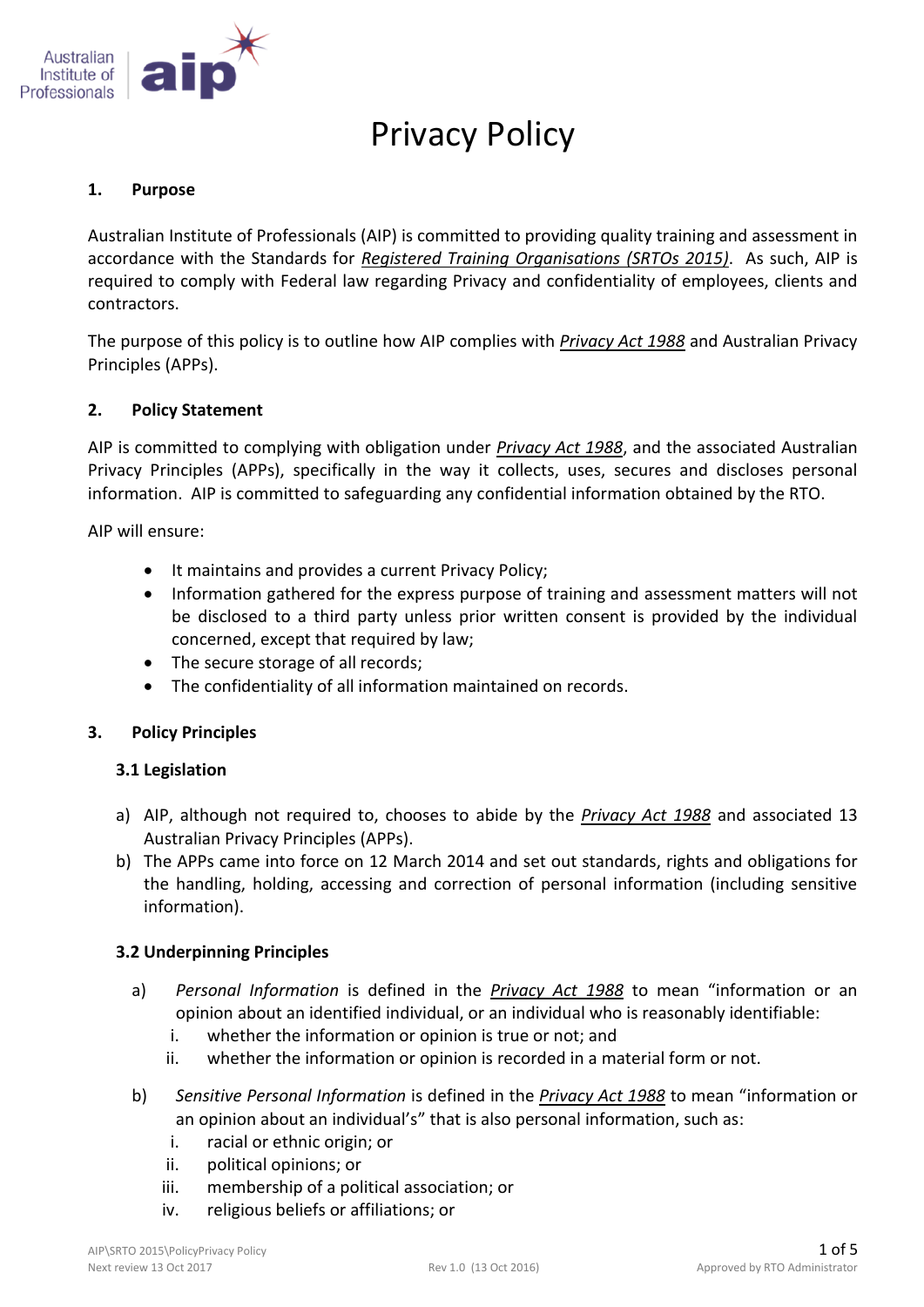

- v. philosophical beliefs; or
- vi. membership of a professional or trade association; or
- vii. membership of a trade union; or
- viii. sexual orientation or practices; or
- ix. criminal record.

## **3.3 PART 1 – Consideration of Personal Information Privacy**

- a) Open and Transparent Management of Personal Information. AIP will:
	- i. Ensure that personal information is managed in an open and transparent way.
	- ii. Take reasonable steps to implement practices and procedures that will facilitate dealing with enquiries or complaints from individuals regarding compliance with the Australian Privacy Principles (APPs).
	- iii. Ensure that it maintains an up-to-date policy about the management of personal information.
	- iv. Ensure that AIP Privacy Policy contains the following information:
		- The kind of information that is collected and held:
		- How the information is collected and held;
		- The purposes for which information is collected, held, used and disclosed;
		- How an individual may access their personal information that is held by AIP and seek correction of such information as necessary;
		- How the individual may make a complaint about a breach of the APPs and how AIP will deal with such a complaint;
		- Whether AIP is likely to disclose personal information to overseas recipients, and if so the countries in which such are likely to be located.
	- v. Provide the Privacy Policy free of charge and in such form as appropriate, and as is reasonable.
- b) Anonymity and pseudonymity AIP will:
	- i. Respect that individuals may not wish to identify themselves when making enquiries on AIP products and services;
	- ii. However, require full personal details as required by law and for identification purposes from clients.

# **3.4 PART 2 – Collection of Personal Information**

- a) AIP will not collect personal information form you unless that information is necessary for one or more of its functions or activities, or is required by law.
- b) AIP advises that it is required by law to collect, hold, use and supply personal information, in accordance with the National VET Provider Collection Data Provision Requirements.
- c) AIP will take reasonable steps at or before the time of collection to ensure that you are aware of:
	- i. Who we are and how to contact us;
	- ii. How to gain access to your own information;
	- iii. The purpose for which the information is being collected;
	- iv. Any organisation to which we would normally disclose information of that kind;
	- v. Any law that requires the particular information to be collected;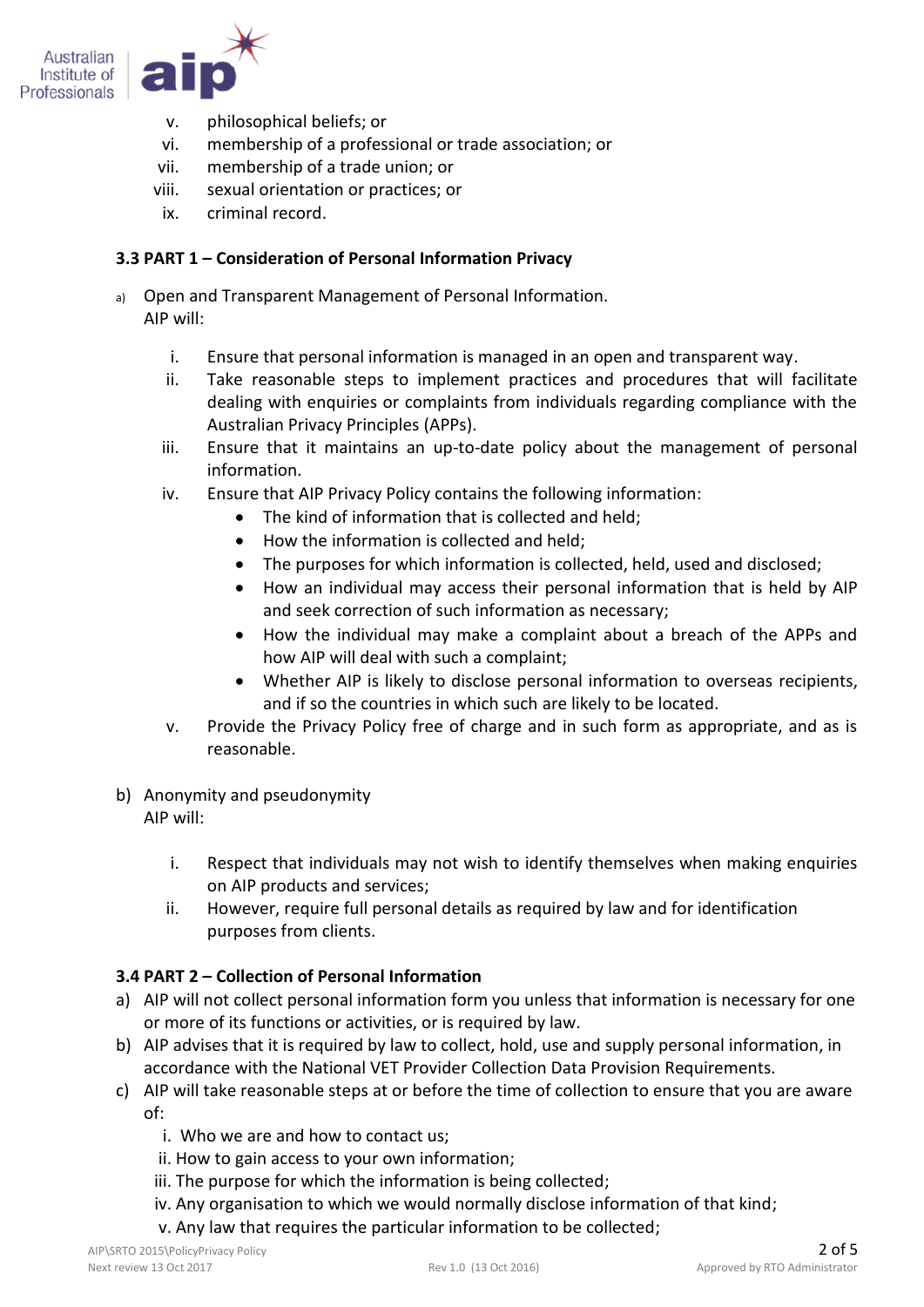

- vi. The main consequences for the individual if all or part of the information is not provided.
- d) AIP collects information from you in the following ways:
	- i. When you register your interest on line, apply for enrolment, request certain services or products, or otherwise contact or do business with us.
	- ii. Information may be collected from enrolment forms, certified documents, telephone calls, faxes, emails, letters sent by you.
	- iii. Information may be collected from third parties, such as other training providers, regarding confirmation of training and ongoing professional development that you have attended, as permitted by you.
- e) Should AIP collect information about you from a third party we will take reasonable steps to ensure that the individual is or has been made aware of the matters listed above except to the extent that making the individual aware of the matters would pose a serious threat to the life or health of any individual.

## **3.5 PART 3 – Dealing with Personal Information**

a) AIP will not use or disclose personal or sensitive information for any purpose other than what it was collected for, unless the relevant person has provided written consent to use or disclose that information in circumstances that are different to those for which it was collected.

The circumstances where an exception may occur are:

- i. Where the use or disclosure of this information is required or authorised by or under an Australian law or a court/tribunal order;
- ii. The individual would reasonable expect AIP to use or disclose the information for the secondary purpose;
- iii. A permitted health situation exists in relation to the use or disclosure of the information by AIP;
- iv. A permitted general situation exists in relation to the use or disclosure of the information by AIP;
- v. AIP reasonably believes that the use or disclosure of the information is reasonably necessary for one or more enforcement related activities conducted by, or on behalf of, an enforcement body.
- b) AIP collects your personal information so as to:
	- i. Process applications;
	- ii. Manage your enrolment;
	- iii. Record and maintain your details;
	- iv. Administering training programs;
	- v. Record and maintain details of your ongoing training and assessment;
	- vi. Provide you with details regarding client services, benefits, and training opportunities;
	- vii. Notify you about upcoming events and opportunities;
	- viii. Gain feedback from you;
	- ix. Communicate with you;
	- x. Report to relevant authorities as required by law.
- c) Direct Marketing, AIP:
	- i. May use personal information (specifically your name and relevant address details) and information about your preferences for direct marketing (i.e. the communication channels which you prefer for receiving direct marketing from us and the types of products and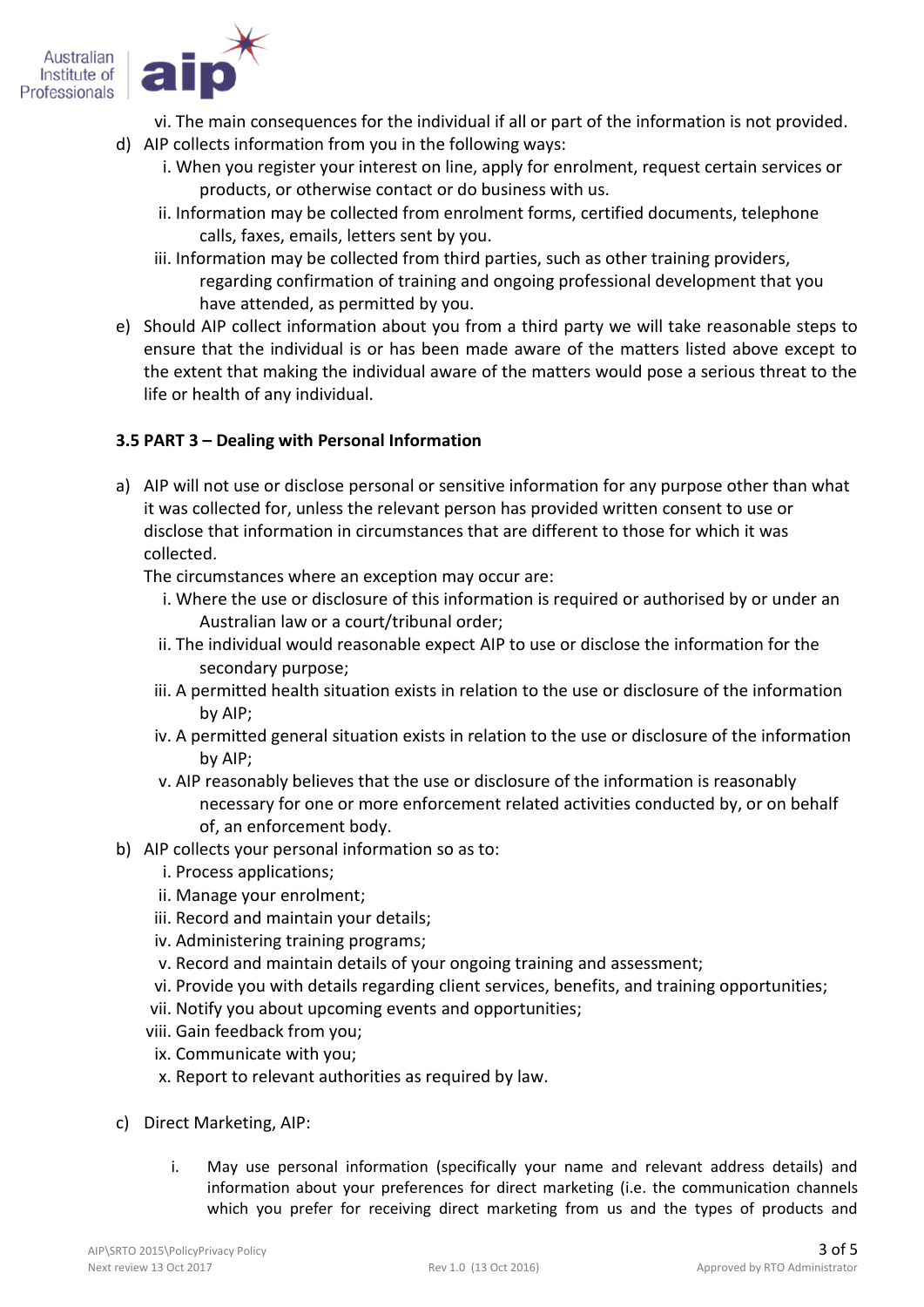

services in which you are interested in) so as to let you know about our services and benefits, where we have your consent.

- ii. Provides an opt-out and/or unsubscribe method that is easily accessible for individuals to request not to receive direct marketing communications.
- d) Cross Border Disclosure, AIP:
	- iii. Does not disclose personal information to overseas recipients unless prior written approval is received by the individual who the personal information relates.
- e) Adoption, use or disclosure of Government Related identifiers, AIP:
	- i. Is required by law (*Student Identifier Act*) to collect, maintain and report to relevant Government agencies the individual's Unique Student Identifier (USI) number in accordance with the National VET Provider Collection Data Provision Requirements.
	- ii. Will not disclose the Unique Student Identifier (USI) number for any other purpose, including on any Certification documents you receive.
	- iii. Must not adopt the Unique Student Identifier (USI) number as its own identifier of the individual.

## **3.6 PART 4 – Integrity of Personal Information**

- a) Quality of personal information
	- AIP will take steps, as are reasonable, to ensure that the personal information it:
		- i. Collects is accurate, up to date and complete;
		- ii. Uses or discloses, is, having regard to the purpose of the use or disclosure, accurate, up to date, complete and relevant.
- b) Security of personal information

AIP will take steps, as are reasonable in the circumstances to:

- i. Protect the information from misuse, interference and loss as well as unauthorised access, modification or disclosure.
- ii. Destroy the information or to ensure that the information is de-identified.

## **3.7 PART 5 – Access to, and correction of, Personal Information**

- a) AIP provides all clients with electronic access to their own personal records, where the individual can update and maintain their own personal information.
- b) In some circumstances, AIP may not permit access to individuals for their personal information. If this is ever the case, AIP will provide full details for the legal reasons for this decision. These may include that AIP believes:
	- i. That giving access to the information would pose a serious threat to the life, health or safety of the individual, or to public health or public safety; or
	- ii. Giving access would have an unreasonable impact on the privacy of other individuals; or
	- iii. The request for access is frivolous or vexatious; or
	- iv. The information relates to existing or anticipated legal proceedings between AIP and the individual, and would not be accessible by the process of discovery in those proceedings; or
	- v. Giving access would reveal the intentions of AIP in relation to negotiations with the individual in such a way as to prejudice those negotiations; or
	- vi. Giving access would be unlawful; or